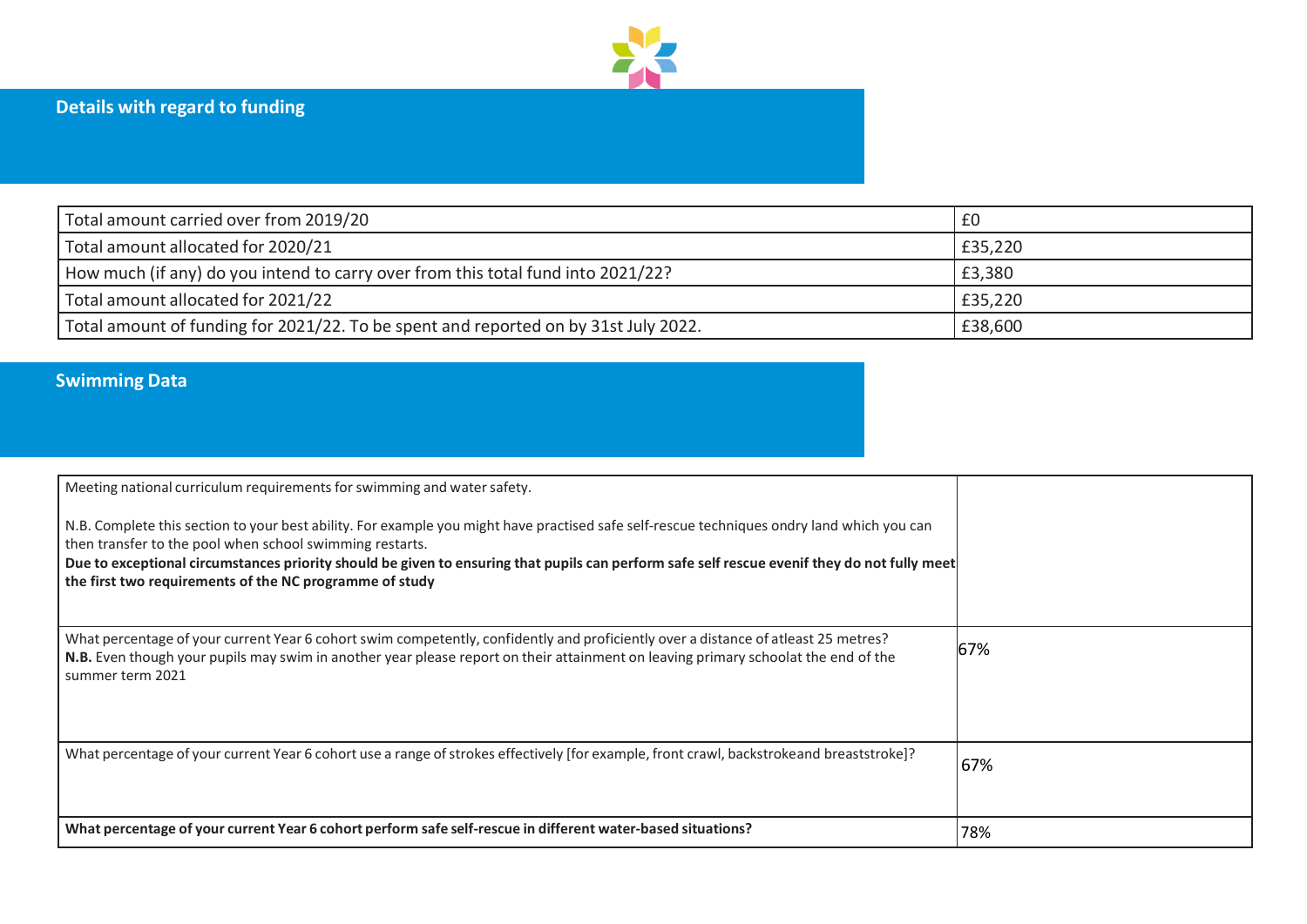

| Academic Year: 2020/21                                                                                                                                                                                   |                                                                                                          |                             |                                                                                                                             |                                            |
|----------------------------------------------------------------------------------------------------------------------------------------------------------------------------------------------------------|----------------------------------------------------------------------------------------------------------|-----------------------------|-----------------------------------------------------------------------------------------------------------------------------|--------------------------------------------|
| Additional Clubs and activities; before and after school                                                                                                                                                 |                                                                                                          |                             |                                                                                                                             |                                            |
| Intent                                                                                                                                                                                                   | Implementation                                                                                           |                             | Impact                                                                                                                      |                                            |
|                                                                                                                                                                                                          |                                                                                                          | <b>Funding</b><br>allocated |                                                                                                                             | Sustainability and<br>suggestednext steps: |
| A range of sports and physical<br>activities will be provided by<br>sports coaches through our lunch<br>breaks in order that all children are<br>regularly engaging in productive<br>physical activities | Sports coaches timetabled in<br>Each playground with a variety of<br>sports and activities being offered | £9,750                      | Tracking for the year ahead<br>(2021 – 2022) many pupils in<br>each year have worked with<br>sports coaches in any one week |                                            |
| Ensuring some of our most<br>vulnerable children are actively<br>engaged in sports and activity<br>through after school, and before<br>school activity clubs                                             | Every term vulnerable children<br>$\vert$ identified and subsidised in sports $\vert$ £8,775<br>clubs    |                             |                                                                                                                             |                                            |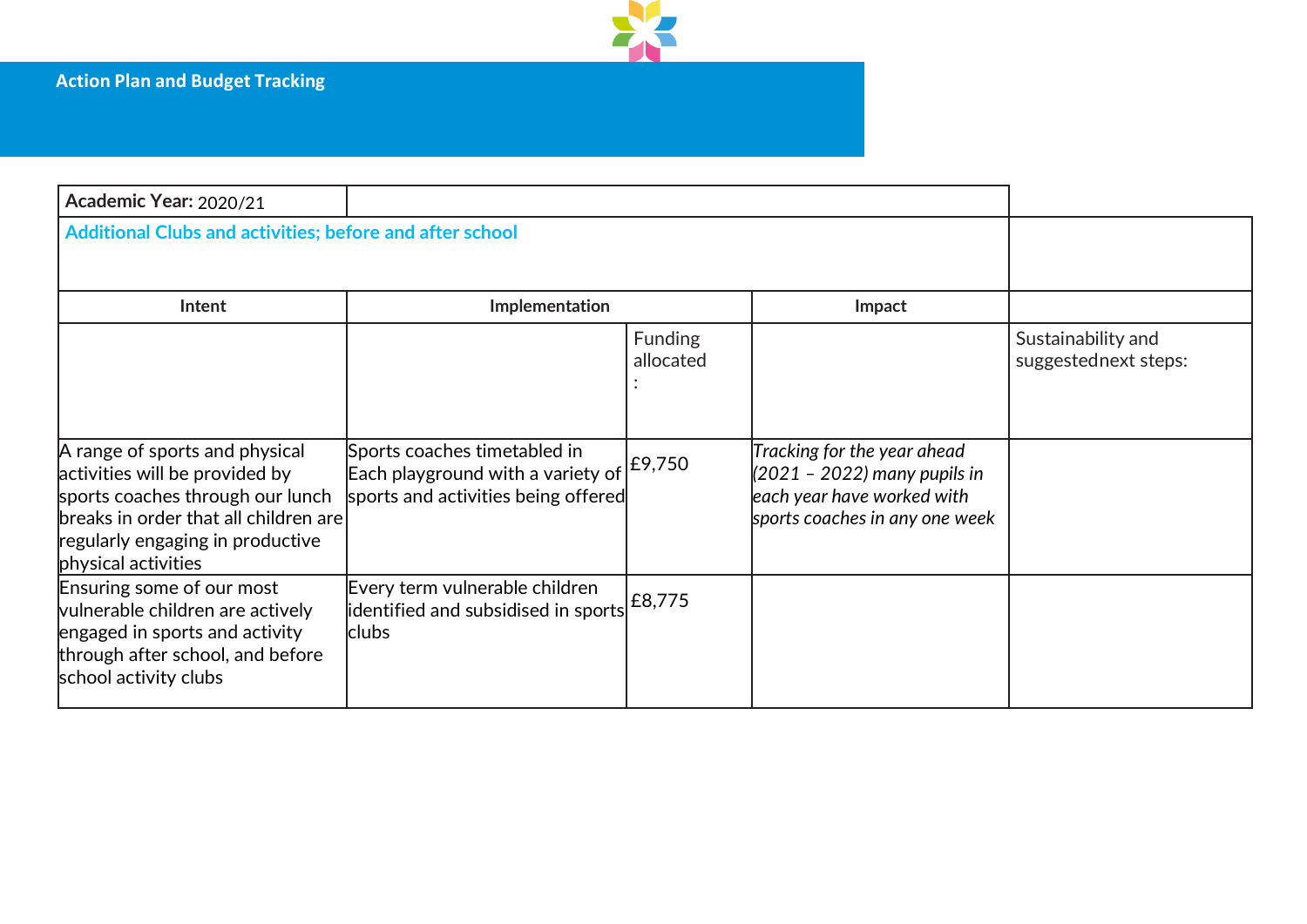

| Increase our children's participation in inter school sporting competitions                                                                                                                                            |                                                                     |                       |                                                                                                                                                                                                                                                           |                                             |
|------------------------------------------------------------------------------------------------------------------------------------------------------------------------------------------------------------------------|---------------------------------------------------------------------|-----------------------|-----------------------------------------------------------------------------------------------------------------------------------------------------------------------------------------------------------------------------------------------------------|---------------------------------------------|
| Intent                                                                                                                                                                                                                 | Implementation                                                      |                       | Impact                                                                                                                                                                                                                                                    |                                             |
|                                                                                                                                                                                                                        |                                                                     | Funding<br>allocated: |                                                                                                                                                                                                                                                           | Sustainability and suggested<br>next steps: |
| Led by our specialist sports coach, the Sports coach will coordinate entry<br>school will field competitors across<br>the full range of Haringey inter school team coaching opportunities and<br>sporting competitions | into competitions; team selection;<br>participation in competitions | £2,785                | Victory in year 3 cricket<br>competition summer term 2021<br>Participation in 5/6 Cricket<br>competitions across 2020/21<br>Participation in 5/6 Athletics<br>competitions across 2020/21<br>Participation in 3/4 Football<br>competitions across 2020/21 |                                             |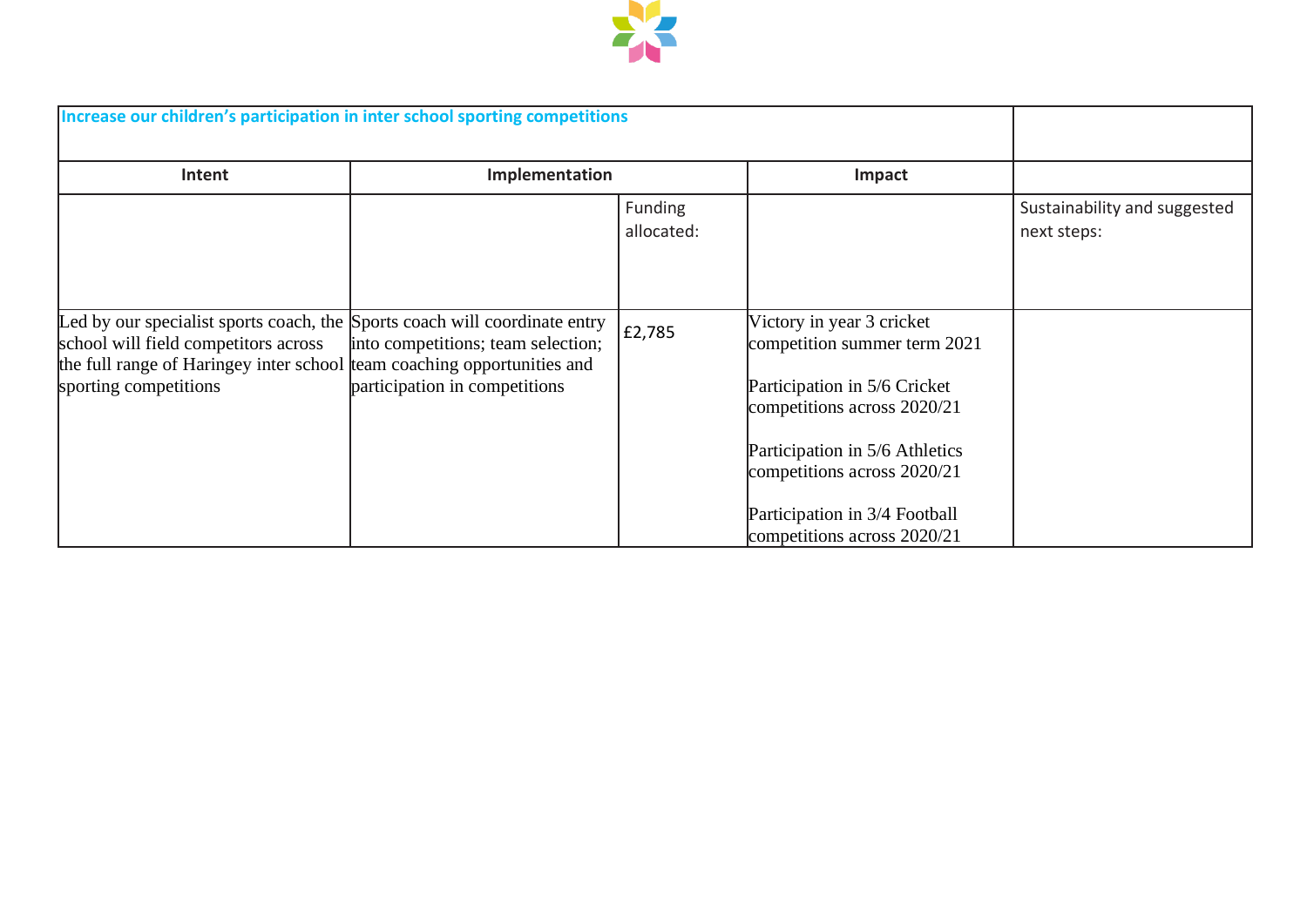

|                                                                  | Increase the percentage of children achieving the swimming benchmark by the end of year 6                                                                          |                       |                                             |                                             |
|------------------------------------------------------------------|--------------------------------------------------------------------------------------------------------------------------------------------------------------------|-----------------------|---------------------------------------------|---------------------------------------------|
| Intent                                                           | Implementation                                                                                                                                                     |                       | Impact                                      |                                             |
|                                                                  |                                                                                                                                                                    | Funding<br>allocated: |                                             | Sustainability and suggested<br>next steps: |
| Ensure Covid lockdowns are no<br>barrier to swimming achievement | Identify those children whose<br>progress has been hindered by<br>lockdowns and are at risk not<br>attaining the standard - provide<br>additional booster lessons. | £5,680                |                                             |                                             |
|                                                                  | Introduce our children to participation in wider range of sports and activities                                                                                    |                       |                                             |                                             |
| Intent                                                           | Implementation                                                                                                                                                     |                       | Impact                                      |                                             |
|                                                                  |                                                                                                                                                                    | Funding<br>allocated: |                                             | Sustainability and suggested<br>next steps: |
| To introduce at least one new<br>sport/activity to our children  | Purchase new table tennis tables and<br>equipment and provide coaching club<br>and experiences                                                                     | £4,850                | Number of children participated in<br>club: |                                             |